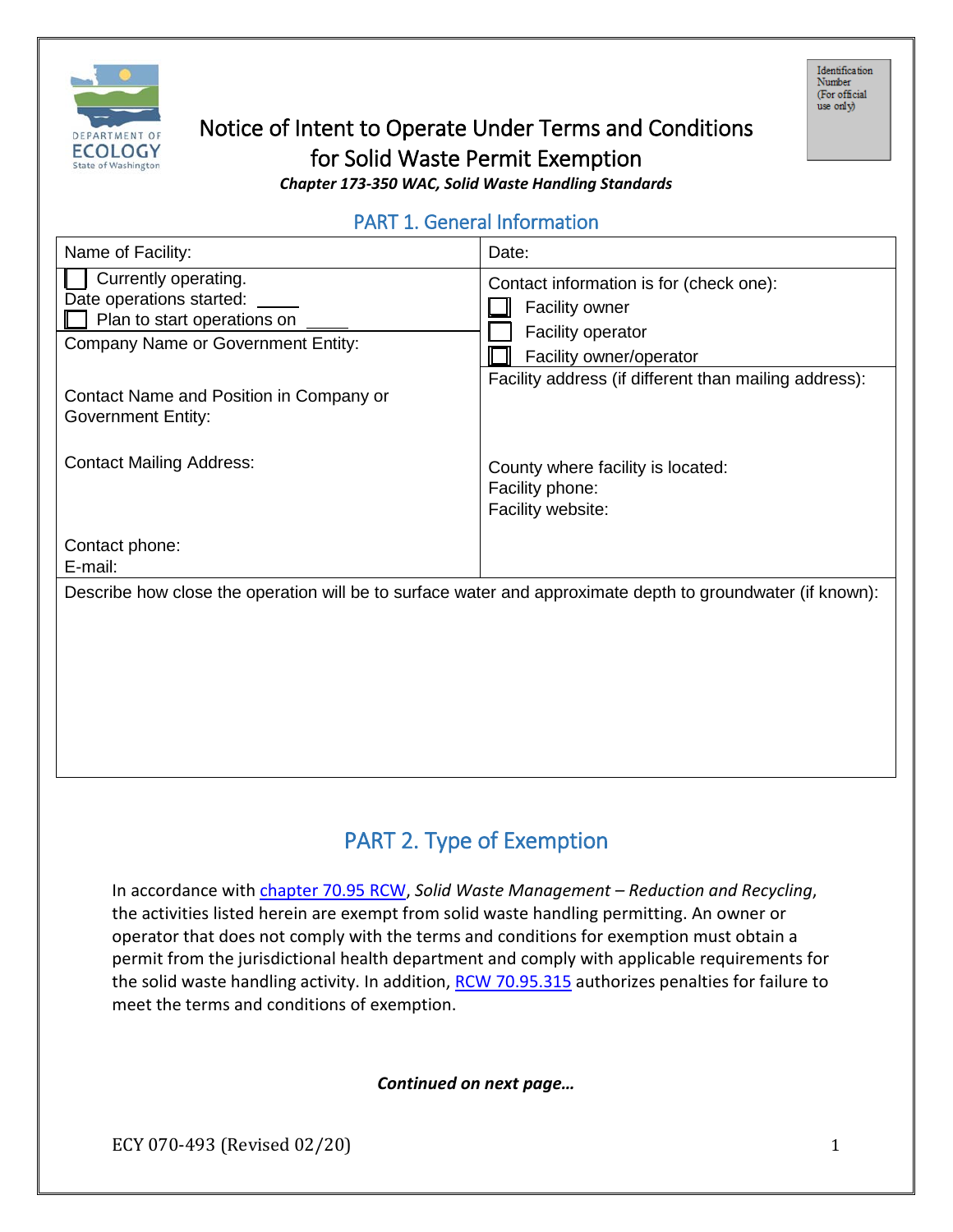Mark all solid waste handling activities/facilities that are included in this notification of exemption. If the activity/facility does not fit the description below in its entirety, do not fill out this form. Please contact the Washington Department of Ecology to determine what, if any, solid waste regulations apply (phone numbers are at the end of this form).

**Recycling or material recovery** of commingled or segregated brick, cured concrete, or asphaltic materials. WAC 173- 350-210 Table 210-A(2). Facilities with outdoor piles over 250 cubic yards must also have either a water quality sand and gravel or construction stormwater general permit to comply with the Piles standards under WAC 173-350-320 Table 320- A(4).

**Recycling or material recovery** of source-separated recyclable materials. WAC 173-350-210 Table 210-A(3)

**Piles** of wood waste, wood-derived fuel, and nonferrous metals where the facility will have over 250 cubic yards but no more than 2,000 cubic yards total material on-site. [WAC 173-350-320 Table 320-A\(3\)](http://apps.leg.wa.gov/WAC/default.aspx?cite=173-350-320)

**Moderate risk waste** (MRW) handling using a mobile system(s), collection event(s), or limited MRW facility. WAC 173-350-360(2) Table 360(A)

**Composting** of feedstocks that may include all organic feedstocks. Composting facility will have greater than 25 but no more than 250 cubic yards of all materials on-site at any one time, not to exceed 1,000 cubic yards feedstocks processed in a calendar year. [WAC 173-350-220 Table 220-A\(2\)](http://apps.leg.wa.gov/WAC/default.aspx?cite=173-350-220)

**Composting** of yard debris, crop residue, manure and bedding and/or bulking agents. Composting facility will have greater than 25 but no more than 500 cubic yards of all materials on-site at any one time, not to exceed 2,500 cubic yards feedstocks processed in a calendar year. [WAC 173-350-220 Table 220-A\(3\)](http://apps.leg.wa.gov/WAC/default.aspx?cite=173-350-220)

**On-farm composting** of agricultural wastes, yard debris and/or bulking agents. Composting facility will have greater than 25 but no more than 1,000 cubic yards of agricultural wastes and bulking agents on-farm at any one time, and up to 50% of organic materials on-farm may be yard debris. Composting facility will manage more than 25 cubic yards of imported yard debris on-site at any one time or if managing only agricultural waste will distribute materials off-farm. [WAC 173-350-220 Table 220-A\(4\)](http://apps.leg.wa.gov/WAC/default.aspx?cite=173-350-220)

**On-farm, or on-site for zoos, composting** of agricultural wastes, manure and bedding from zoos and/or bulking agents. Composting facility will have greater than 25 cubic yards of all materials on-farm, or on-site for zoos, at any one time. Composting facility will distribute composted materials off-farm, or off-site for zoos. [WAC 173-350-220 Table 220-](http://apps.leg.wa.gov/WAC/default.aspx?cite=173-350-220)  $A(5)$ 

**Vermicomposting** that may include all organic feedstocks. Vermicomposting facility will have greater than 25 but no more than 250 cubic yards of material generated on- or off-site, or up to 1,000 cubic yards of material generated on-site at any one time. [WAC 173-350-225 Table 225-A\(2\)](http://apps.leg.wa.gov/WAC/default.aspx?cite=173-350-225)

**Vermicomposting** of preconsumer vegetative food waste, yard debris, crop residue, manure and bedding and/or bulking agents. Vermicomposting facility will have greater than 25 but no more than 1,000 cubic yards of all materials on-site at any one time. [WAC 173-350-225 Table 225-A\(3\)](http://apps.leg.wa.gov/WAC/default.aspx?cite=173-350-225)

**Other conversion technologies** that may include all organic feedstocks. Facility will have greater than 5,000 but no more than 50,000 gallons of liquid or semi-solid material on-site at any one time or greater than 25 but no more than 250 cubic yards of nonliquid material on-site at any one time. [WAC 173-350-225 Table 225-A\(4\)](http://apps.leg.wa.gov/WAC/default.aspx?cite=173-350-225)

**Anaerobic digesters** that may include all organic feedstocks. Facility will have greater than 5,000 but no more than 50,000 gallons of liquid or semi-solid material on-site at any one time or greater than 25 but no more than 250 cubic yards of nonliquid material on-site at any one time. The facility will receive organic materials from off-site or distribute them off-site. [WAC 173-350-250 Table 250-A\(2\)](http://apps.leg.wa.gov/WAC/default.aspx?cite=173-350-250)

**Anaerobic digesters** that include livestock manure from on- or off-site and organic feedstocks that are not from municipal, commercial or residential solid waste collection programs. Imported organic feedstocks will be preconsumer and if likely to contain animal by-products, will be source separated at a facility licensed to process food by applicable regulatory agencies. Imported organic feedstocks that contain bovine processing waste will be derived from animals approved by the USDA and not contain any specified risk material. Imported organic feedstocks will not contain sheep carcasses or sheep processing waste. At least 50% of feedstock volume will be livestock manure and imported, nonmanure feedstocks will be no more than 30% of total feedstock volume processed. [WAC 173-350-250 Table 250-A\(3\)](http://apps.leg.wa.gov/WAC/default.aspx?cite=173-350-250)

ECY 070-493 (Revised 02/20) 2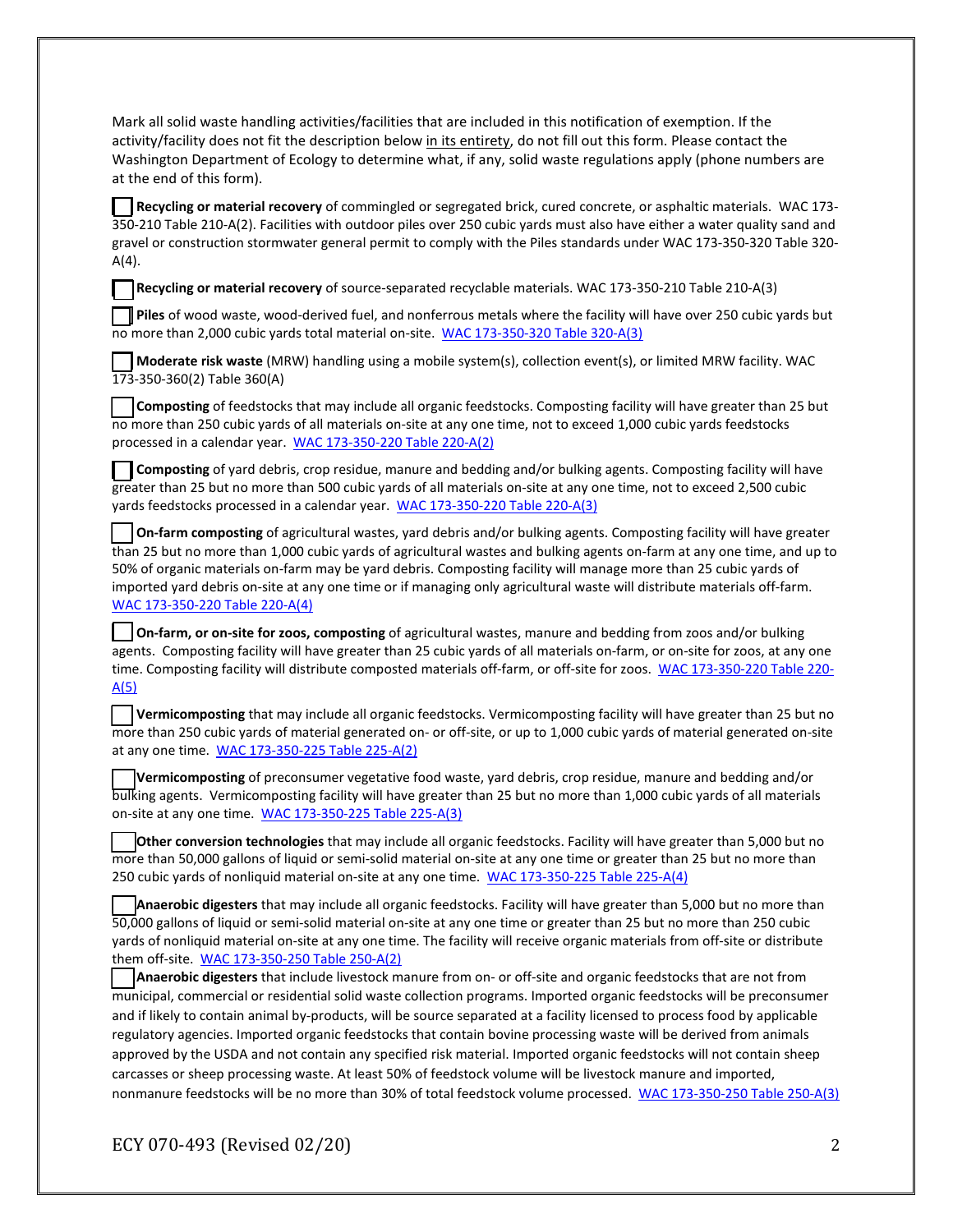# PART 3. Facility Details

Provide the information below for each activity/facility included in this notification of exemption. You may attach a separate document or, if using this form in Word version, provide the information following each numbered item.

**Recycling and material recovery facilities** per WAC 173-350-210(2) Table 210-A(2) or (3) **Provide the information below. The Washington Department of Ecology will use the information to decide if the facility will meet terms and conditions for permit exemption. Please answer thoroughly.**

- 1. List specific types of solid waste accepted at the facility.
- 2. Except for facilities handling only commingled brick, cured concrete, or asphaltic materials, describe how operators will ensure they accept only source separated recyclable materials.
- 3. Except for facilities handling only commingled brick, cured concrete, or asphaltic materials, describe how operators will ensure they accept no more than five percent (in weight or volume) of incidental or accidental residual per year or per load, whichever is more stringent.
- 4. Except for facilities handling only commingled brick, cured concrete, or asphaltic materials, describe how operators will prevent the attraction of vectors.
- 5. Describe how operators will store, sort, consolidate, recycle (if applicable) and market each material.
- 6. If stored outside, indicate how long materials will be stored. NOTE: Piles stored outside may be subject to solid waste permitting under the WAC 173-350-320, Piles used for storage or treatment.
- 7. Describe how operators will recycle or ship for recycling at least fifty percent of all incoming material annually.
- 8. Describe how operators will record amount and type of materials received, recovered or recycled and disposed (in tons). The facility will need to report these figures annually on a form the Department of Ecology will send to you.
- 9. For facilities handling commingled or segregated brick, cured concrete, or asphaltic materials in outdoor piles over 250 cubic yards on-site at any one time, specify either the water quality sand and gravel or construction stormwater general permit number and expiration date, or attach the permit.
- 10. Verify that you have read and understand the terms and conditions for a solid waste permit exemption in either [WAC 173-350-210\(](http://apps.leg.wa.gov/WAC/default.aspx?cite=173-350-210)2) Table 210-A(2) or (3).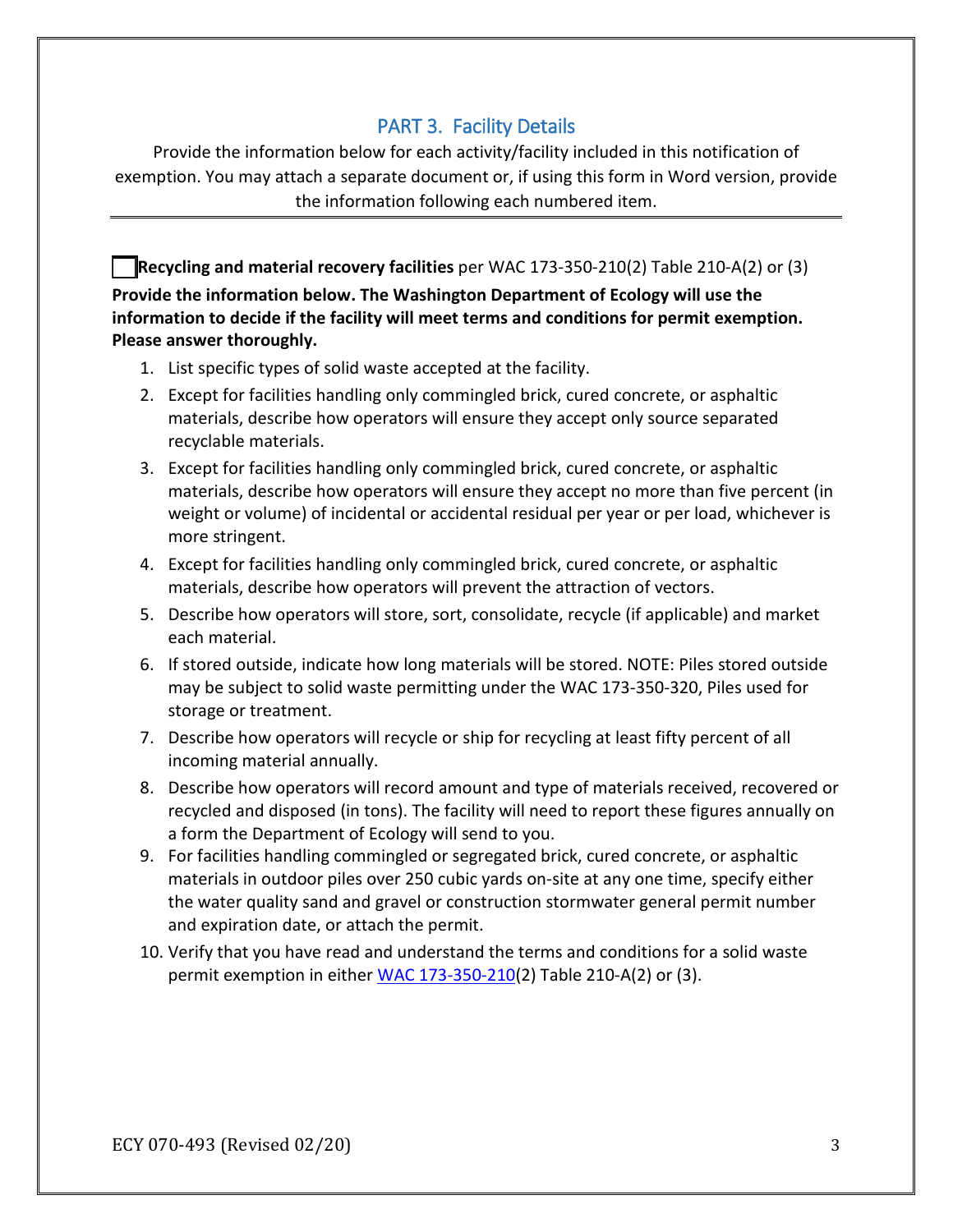#### **Piles used for storage or treatment** per WAC 173-350-320(2) Table 320-A(3)

**Provide the information below. The Washington Department of Ecology will use the information to decide if the facility will meet terms and conditions for permit exemption. Please answer thoroughly.**

- 1. List specific types of solid waste accepted at the facility.
- 2. Specify the maximum amount of waste that will be on-site at any one time.
- 3. Describe how operators will record annual quantities and types of material handled by the facility, including amounts received, amounts removed and where it went, and the amount of waste remaining at the facility at year's end, in cubic yards. The facility will need to report these figures annually on a form that the Department of Ecology will send to you.
- 4. Describe how operators will ensure the removal of at least fifty percent of all materials handled within the calendar year. For example: A facility begins the calendar year with 300 CY of wood waste on hand. The facility accepts 400 CY during the calendar year. In order to meet this condition, at least 50% of 700 CY (300 + 400) or 350 CY, must be removed from the facility by the end of the calendar year, leaving no more than 350 CY on hand.
- 5. Describe how operators will prevent fugitive dust and the attraction of vectors.
- 6. Verify that you have read and understand the terms and conditions for a solid waste permit exemption in WAC 173-350-320(2).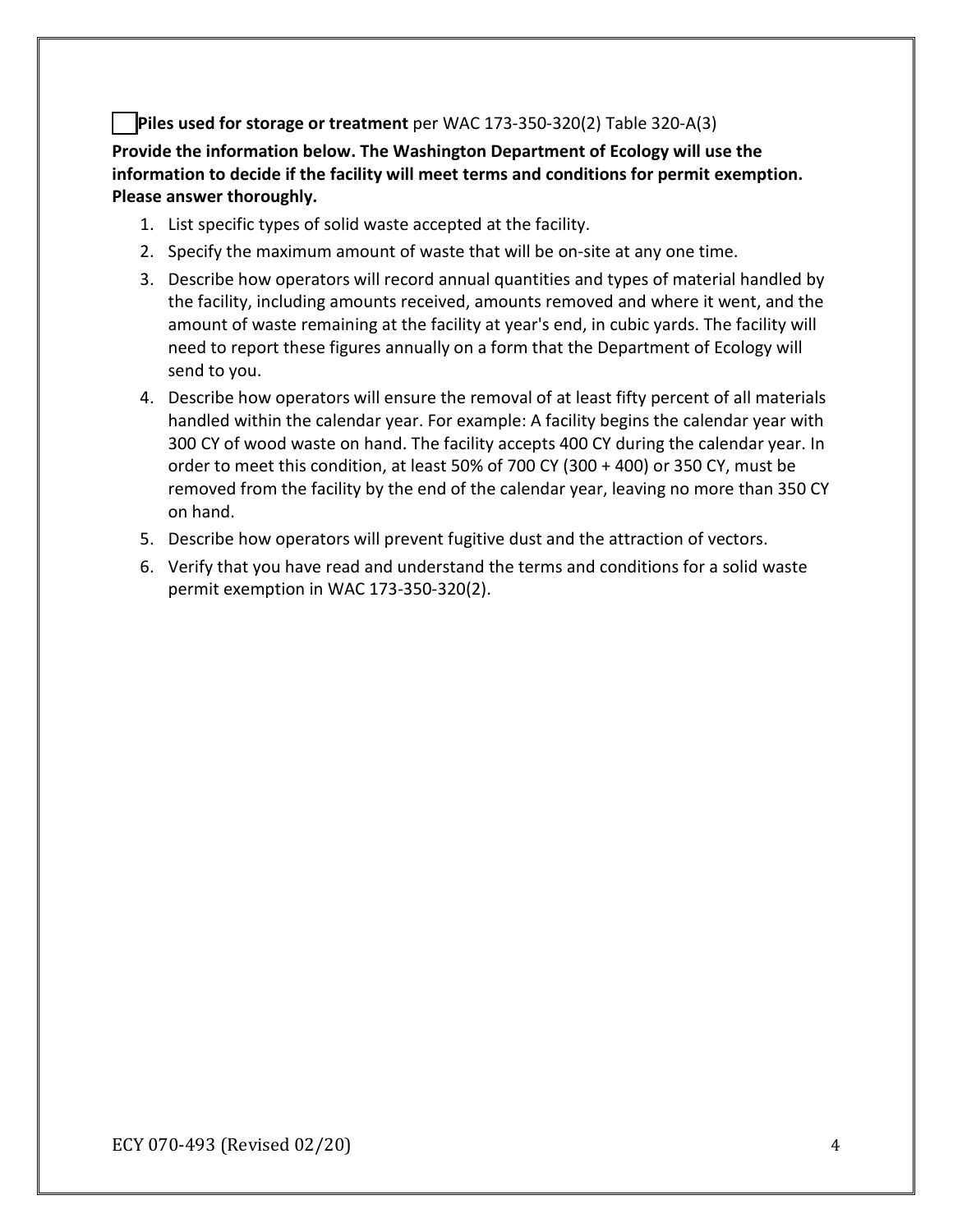#### **Moderate risk waste (MRW) handling** per WAC 173-350-360(2) Table 360-A

#### **Provide the information below. The Washington Department of Ecology will use the information to decide if the activity will meet terms and conditions for permit exemption. Please answer thoroughly.**

- 1. Is the activity an  $\vert$  MRW mobile system,  $\vert$  MRW collection event,  $\Box$  limited MRW facility
- 2. For collection event(s), list anticipated date(s).
- 3. For mobile system or collection event(s) list anticipated location(s).
- 4. List specific types of MRW accepted.
- 5. List source of MRW accepted (household, conditionally exempt small quantity generators, other).
- 6. Describe how operators will ensure that MRW is handled in a manner that prevents spills or release of a hazardous substance to the environment.
- 7. Describe how operators will ensure that MRW is handled in a manner that prevents exposure to the public of a hazardous substance.
- 8. Describe how operators will ensure that incompatible waste are not allowed to come into contact with each other.
- 9. While not actively being used, describe how operators will ensure containers of MRW are closed in a manner to prevent spillage if overturned.
- 10. Describe how operators will mark containers to identify the type of MRW within.
- 11. Describe what training is provided to operators about the chemical nature of materials handled and mitigating action in case of a release.
- 12. Describe what measures will be in place to control public access.
- 13. Describe the type of secondary containment operators will use for containers and tanks capable of storing fifty-five gallons or more of liquid MRW.
- 14. Describe how operators will record amount and type of MRW received, number of households or conditionally exempt small quantity generators served (except limited MRW facilities), and type of final disposition. The facility will need to report these figures annually on a form the Department of Ecology will send to you.
- 15. Verify that you have read and understand the terms and conditions for a solid waste permit exemption i[n WAC 173-350-360\(2\).](http://apps.leg.wa.gov/WAC/default.aspx?cite=173-350-360)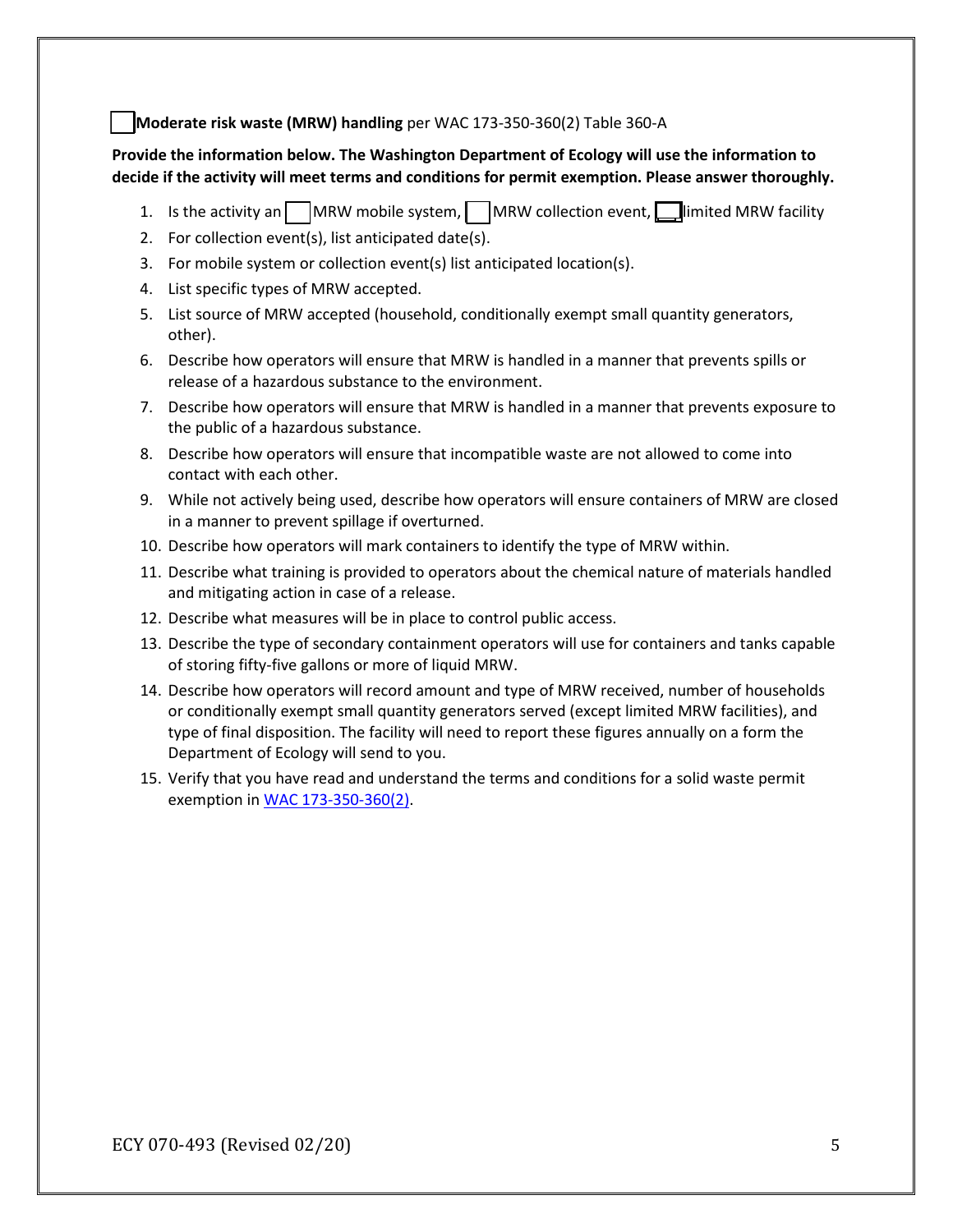### **Composting** per WAC 173-350-220(2) Table 220-A(2), (3), (4) or (5)

**Provide the information below. The Washington Department of Ecology will use the information to decide if your facility will meet terms and conditions for permit exemption. Please answer thoroughly.**

- 1. Briefly describe how operators will store and process materials, including structures used (storage pad, leachate collection, etc.).
- 2. List specific types of feedstocks to be composted.
- 3. List the source(s) of each type of feedstock.
- 4. Specify the maximum volume (cubic yards) of materials that may be on-site at any one time, which includes feedstocks, active composting, curing piles and composted materials.
- 5. For facilities other than those under WAC 173-350-220 Table 220-A(4), specify the maximum volume (cubic yards) of feedstocks to be composted in a calendar year.
- 6. For dairies, describe how composting is part of the dairy nutrient management plan required by chapter 90.64 RCW.
- 7. For farms other than dairies, describe how composting is part of a farm management plan written in conjunction with a conservation district, a qualified engineer, or other agricultural professional able to certify that the plan meets applicable conservation practice standards in the USDA *Washington Field Office Technical Guide*, code 37, produced by the Natural Resource Conservation Service.
- 8. Specify where composted materials will be used (used on-site or on-farm, distributed off-site or to other farms, etc).
- 9. For facilities that distribute composted materials off-site or off-farm, list specific parameters operators will test to analyze composted materials to demonstrate it meets compost quality standards of WAC 173-350-220(6) Table 220-B before distribution. Specify how often operators will test materials and describe how operators will obtain representative samples for analysis.
- 10. For facilities that distribute composted materials off-site or off-farm, describe how operators will manage the operation to reduce pathogens to meet limits set by WAC 173-350-220(6) Table 220-B.
- 11. Describe how operators will manage materials to prevent nuisance odors and the attraction of vectors.
- 12. Describe how operators will record amount and type of feedstock received, amount of compost produced and amount used or distributed. Attach form or computer printout if available. The facility will need to report these figures annually on a form the Department of Ecology will send to you.

Verify that you have read and understand the terms and conditions for a solid waste permit exemption in WAC 173-350-220(2) Table 220-A(2), (3), (4), or (5).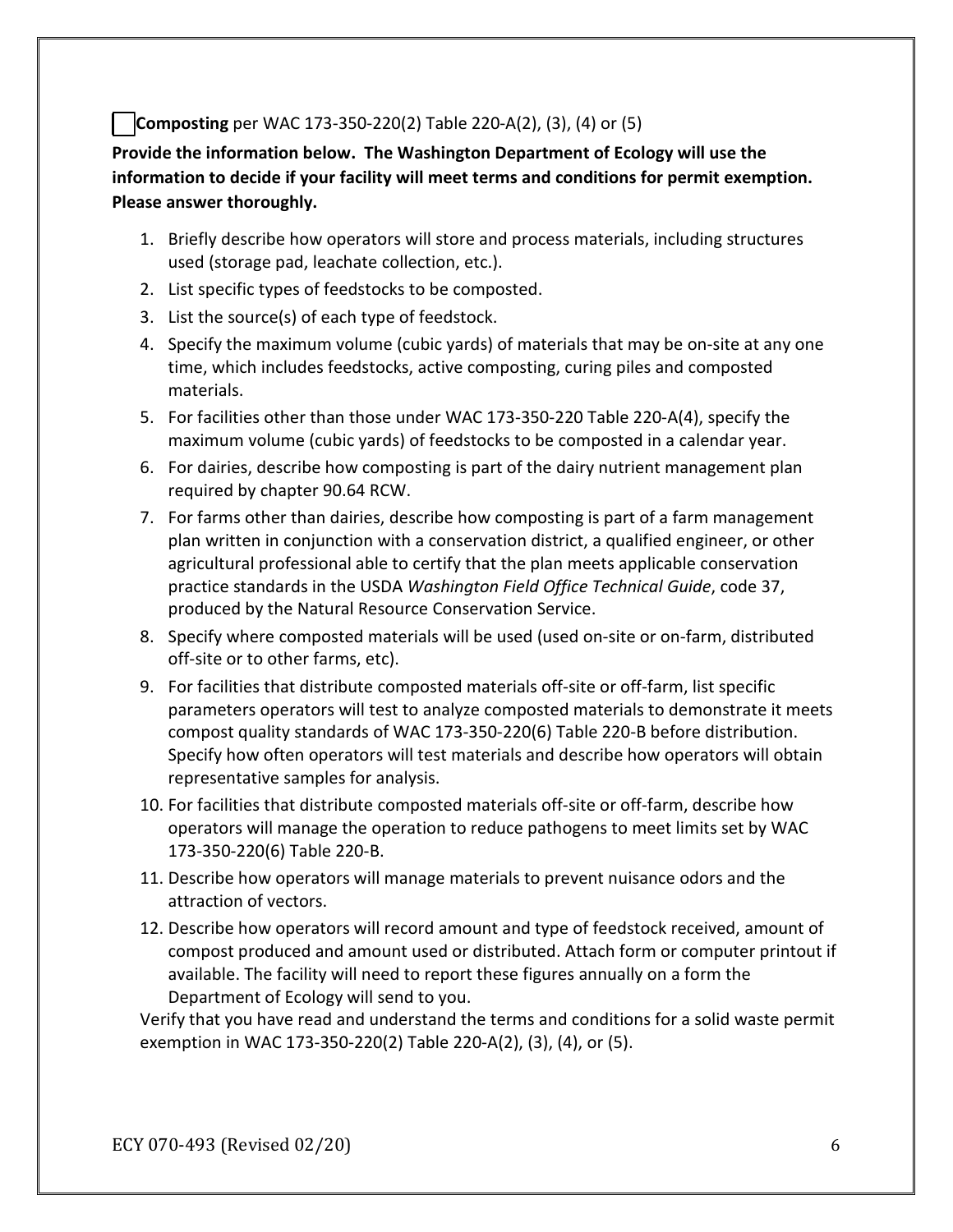## **Vermicomposting** per WAC 173-350-225 Table 225-A(2) or (3)

**Provide the information below. The Washington Department of Ecology will use the information to decide if your facility will meet terms and conditions for permit exemption. Please answer thoroughly.\** 

- 1. Briefly describe how operators will store and process materials, including structures used (storage pad, containers, etc.).
- 2. List specific types of solid waste accepted at the facility.
- 3. List the source(s) of each type of solid waste accepted.
- 4. Specify the maximum volume (cubic yards) of materials that may be on-site at any one time, which includes feedstocks, active vermicomposting materials and final vermicomposting material.
- 5. Specify where materials will be used (used on-site or distributed off-site).
- 6. Describe how operators will manage materials to prevent nuisance odors, the attraction of vectors and migration of agricultural pests.
- 7. For facilities that distribute material off-site, describe how operators will record amount and type of solid waste received, material produced, and material used or distributed. Attach form or computer printout if available. The facility will need to report these figures annually on a form the Department of Ecology will send to you.

Verify that you have read and understand the terms and conditions for a solid waste permit exemption in [WAC 173-350-225\(](http://apps.leg.wa.gov/WAC/default.aspx?cite=173-350-225)2) Table 225(2) or (3).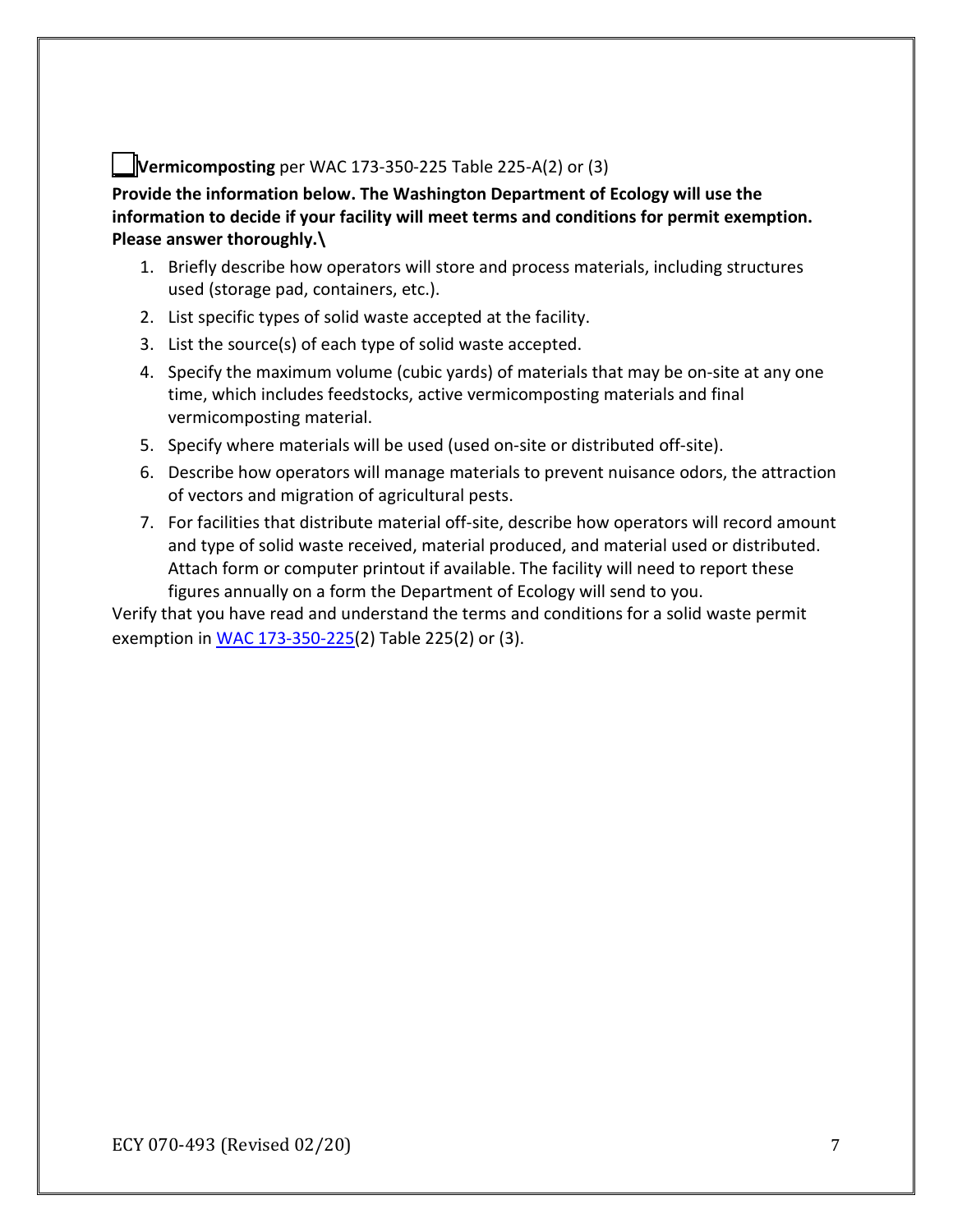#### **Other conversion technologies** per WAC 173-350-225 Table 225-A(4)

**Provide the information below. The Washington Department of Ecology will use the information to decide if your facility will meet terms and conditions for permit exemption. Please answer thoroughly.**

- 1. Briefly describe how operators will store and process materials, including structures used (storage pad, tanks, etc.).
- 2. List specific types of liquid, semi-solid or nonliquid material accepted at the facility.
- 3. List the source(s) of each type of material accepted.
- 4. Specify the maximum amount (gallons or cubic yards) of materials that may be on-site at any one time, which includes feedstocks, actively processing materials and final materials.
- 5. Specify where materials will be used (used on-site or distributed off-site).
- 6. For facilities that distribute materials off-site:
	- List specific parameters operators will test to analyze final material to demonstrate it meets compost quality standards of WAC 173-350-220(6) Table 220-B before distribution, and specify how often operators will test materials; or
	- Demonstrate how materials meet the conditions for a commercial fertilizer as applicable in chapter 15.54 RCW; or
	- Provide names of compliant permitted or conditionally exempt compost facilities where operators will send materials for further treatment to meet compost quality standards; or
	- Demonstrate how operators will land apply material in accordance with WAC 173- 350-230, land application; or
	- Show that the material will be used in accordance with WAC 173-350-200, beneficial use permit exemptions; or
	- Explain processing or management of material in an alternate matter approved by the Department of Ecology or the jurisdictional health department.
- 7. Describe how operators will manage materials to prevent nuisance odors, the attraction of vectors and migration of agricultural pests.
- 8. Describe how operators will record will record amount and type of feedstock received, material produced, and material used or distributed. Attach form or computer printout if available. The facility will need to report these figures annually on a form the Department of Ecology will send to you.
- 9. Verify that you have read and understand the terms and conditions for a solid waste permit exemption in [WAC 173-350-225\(](http://apps.leg.wa.gov/WAC/default.aspx?cite=173-350-225)2) Table 225(4).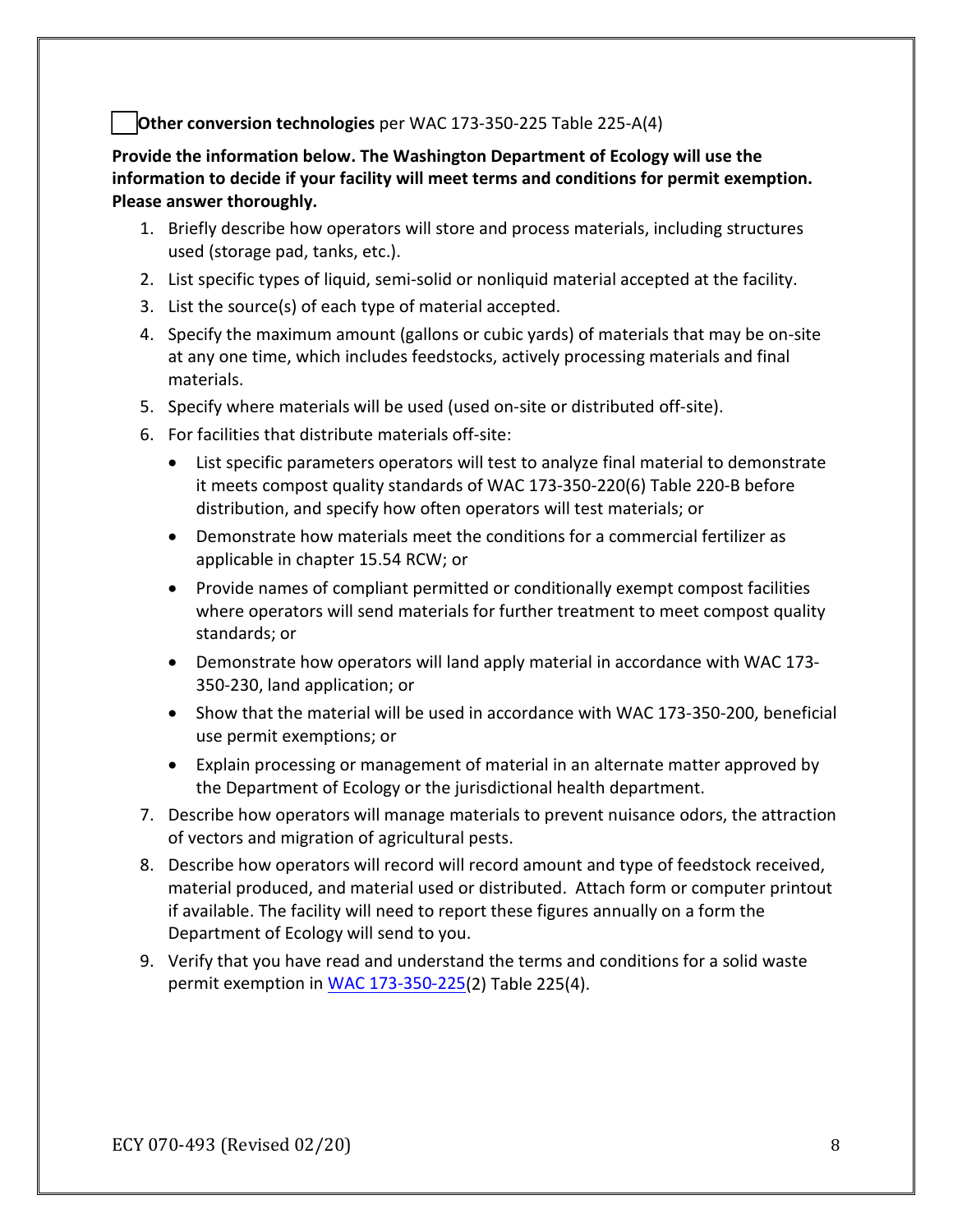#### **Anaerobic digesters** per WAC 173-350-250(2) Table 250-A(2) or (3)

**Provide the information below. The Washington Department of Ecology will use the information to decide if your facility will meet terms and conditions for permit exemption. Please answer thoroughly.**

- 1. Briefly describe how operators will store and process materials, including structures used (storage pad, tank, lined or unlined surface impoundment, etc.).
- 2. List specific types of liquid, semi-solid or nonliquid material accepted at the facility.
- 3. List the source(s) of each type of material accepted.
- 4. Specify the maximum amount (gallons or cubic yards) of materials that may be on-site at any one time, which includes feedstocks, digesting materials and final materials.
- 5. Specify where materials will be used (used on-site or distributed off-site).
- 6. For manure digester in compliance with Table 250-A(3)
	- Describe how organic materials will be received and stored in a structure(s) that:
		- ― Complies with the Natural Resource Conservation Service's Practice Standard Code 313 in effect as of July 26, 2009, or other approved storage construction standard approved by the Department of Ecology or jurisdictional health department; and
		- Is certified by a representative of the Natural Resources Conservation Service to be effective at protecting surface or groundwater; or
		- Meets applicable construction industry standards adopted by the American Concrete Institute or the American Institute of Steel Construction in effect as of July 26, 2009.
	- Describe how the anaerobic digester will be designed and operated in accordance with standards in the Natural Resources Conservation Service's Conservation Practice Standard, Code 366, in effect as of July 26, 2009.
	- If accepting imported organic feedstocks likely to contain animal by-products, explain how operators will ensure it is source separated at a facility licensed to process food by the U.S. Department of Agriculture, the U.S. Food and Drug Administration, the Washington State Department of Agriculture, or other applicable regulatory agency. For example, operators will obtain a copy of the USDA, FDA or WSDA license for that feedstock and retain for your records and agency review.
	- If accepting imported organic feedstocks containing bovine processing waste, explain how operators will ensure the waste is derived from animals approved by the U.S. Department of Agriculture Food Safety and Inspection Service and not contain specified risk material. For example, employees will obtain a copy of the USDA approval for that feedstock and retain for your records and agency review.
	- Explain how operators will prevent the acceptance of sheep carcasses or sheep processing waste.
	- Describe how operators will manage materials to prevent nuisance odors, the attraction of vectors and migration of agricultural pests.
	- Specify the length of time between receipt of imported organic feedstocks and when operators will feed those materials into the digester.

#### *Continued on next page…*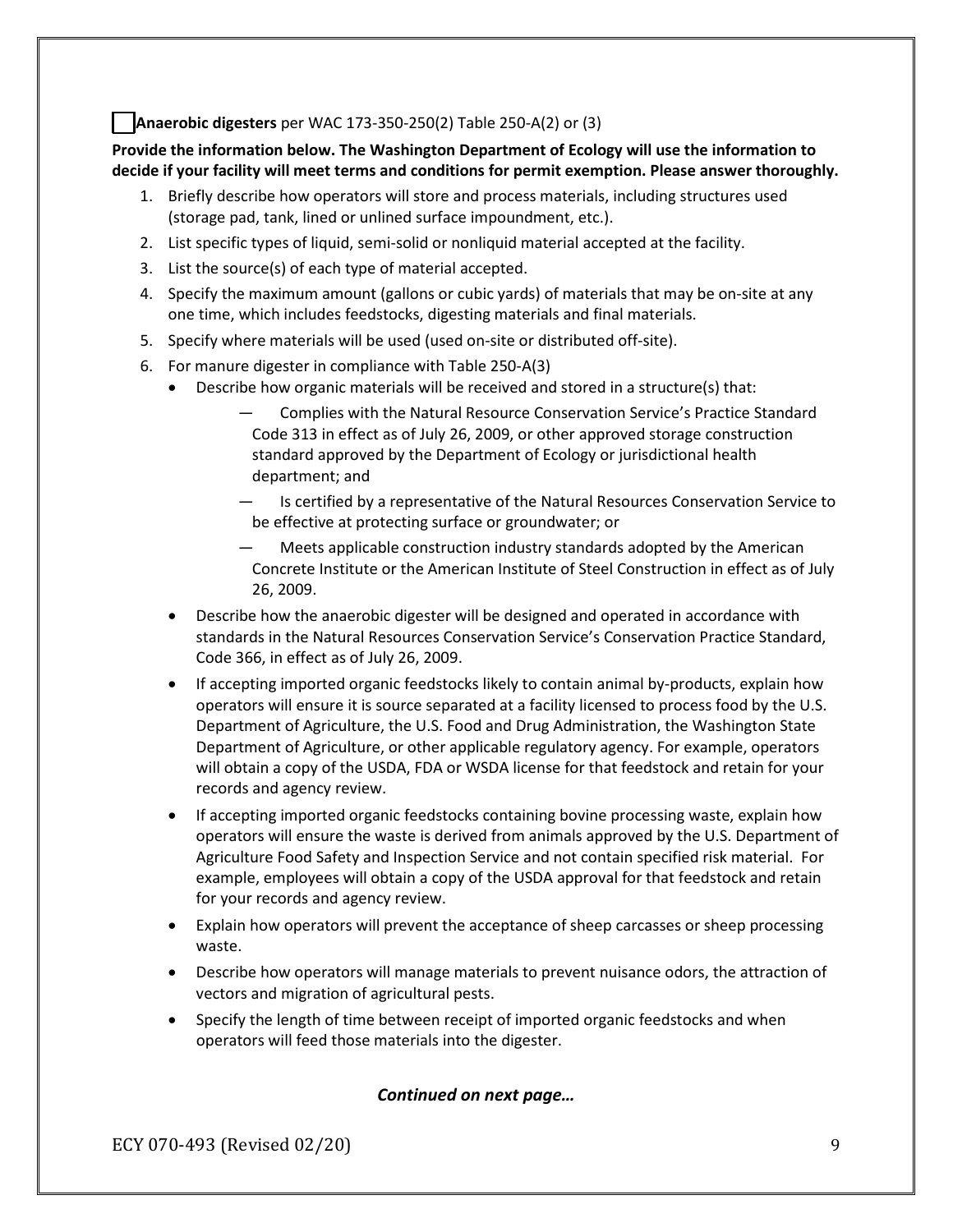- 7. For facilities that distribute digestate off-site:
	- List specific parameters operators will test to analyze digestate solids to demonstrate it meets compost quality standards of WAC 173-350-220(6) Table 220- B before distribution, and specify how often operators will test materials; or
	- Demonstrate how digestate liquids or nonseparated digestate will meet the conditions for a commercial fertilizer as applicable in chapter 15.54 RCW; or
	- Provide names of compliant permitted or conditionally exempt compost facilities where operators will send digestate for further treatment to meet compost quality standards; or
	- Demonstrate how operators will land apply material in accordance with WAC 173- 350-230, land application; or
	- Show that the material will be used in accordance with WAC 173-350-200, beneficial use permit exemptions; or
	- Explain processing or management of material in an alternate matter approved by the Department of Ecology or the jurisdictional health department.
- 8. Describe how operators will manage materials to prevent the attraction of vectors and migration of agricultural pests.
- 9. Describe how operators will record amount and type of feedstock received, digestate produced, digestate used or distributed and, if applicable, results of digestate analysis. Attach form or computer printout if available. The facility will need to report these figures annually on a form the Department of Ecology will send to you.
- 10. Verify that you have read and understand the terms and conditions for a solid waste permit exemption in WAC  $173-350-250(2)$  and Table 250-A(2) or (3).

| Preparer's Name (printed): | Title/Company: |         |       |
|----------------------------|----------------|---------|-------|
| Preparer's Signature:      | Phone:         | E-mail: | Date: |